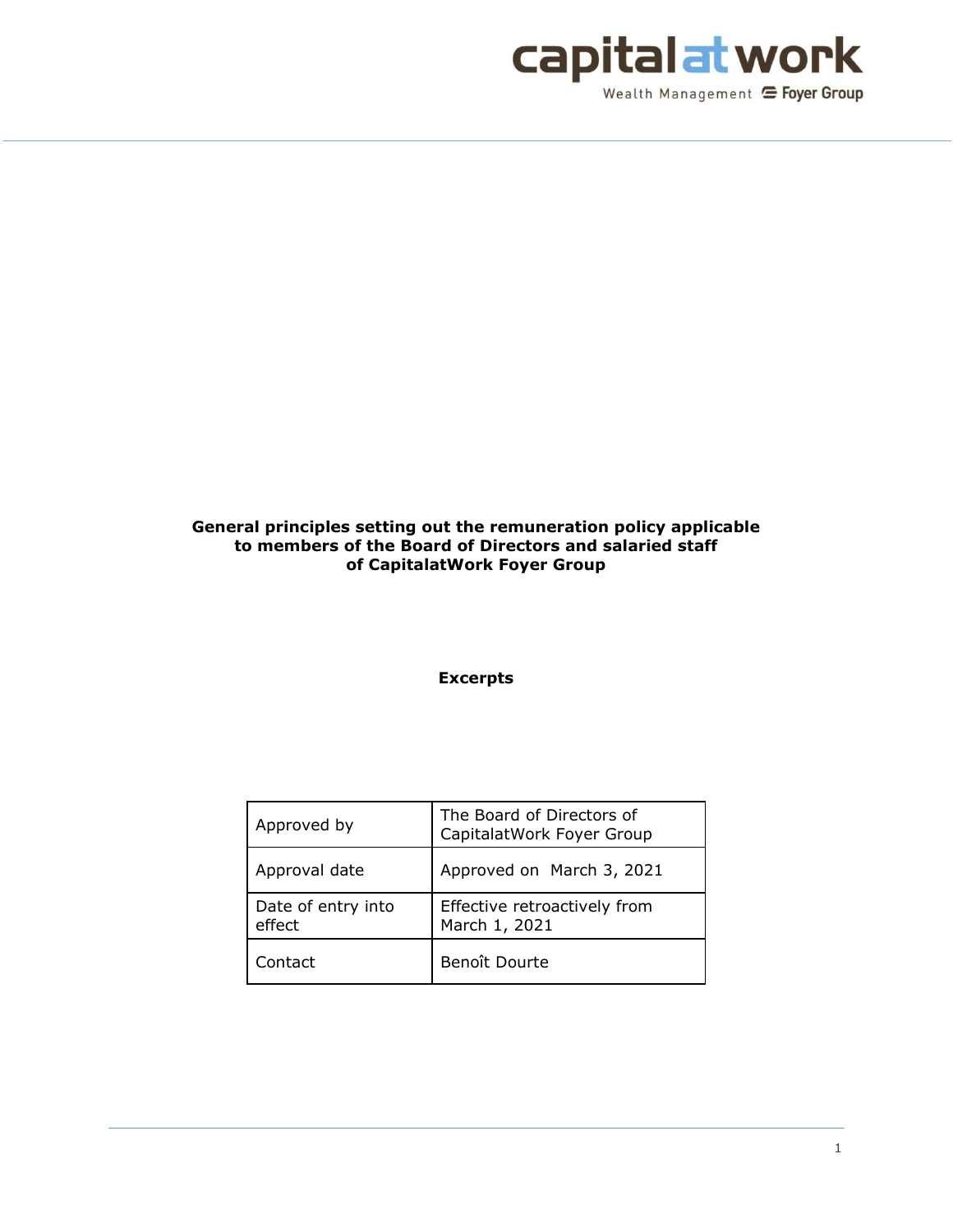# **Aim**

The aim of the remuneration policy is to attract, retain and motivate employees who are highly qualified in their respective areas of expertise. It is based on sound risk management and aligned to the company's long-term strategy and objectives. It does not encourage excessive risk-taking and draws on other remuneration policies used in the financial industry, in particular the collective labour agreement for the banking sector. Moreover, it ensures that conflict-of-interest requirements are met and strengthens protection for investors.

This remuneration policy is based on recommendations made by the Foyer S.A. Appointment and Remuneration Committee, consisting of four members who are non-executive directors of Foyer S.A.

This policy is not combined with other remuneration policies and it does not encourage the sale of specific products potentially incurring risks for the company.

This remuneration policy takes into account our Sustainable Investment & Sustainability Risk Policy which can be found on our website: [www.capitalatwork.com.](http://www.capitalatwork.com/)

# **Scope**

The principles set out in this document concern the persons taking material risks listed in Annex 1.

These principles apply to CapitalatWork Foyer Group, hereinafter referred to as "CapitalatWork", and all its subsidiaries, hereinafter referred to as:

- CapitalatWork Belgique
- CapitalatWork The Netherlands
- ImmoatWork

# **Principles**

#### **1. General**

Fixed and variable remuneration components account for total remuneration.

An appropriate balance between fixed and variable components allows for a flexible policy in terms of variable remuneration, and in particular the possibility for CapitalatWork not to pay variable remuneration.

Total variable remuneration accounts for less than 35% of the total annual remuneration of all staff.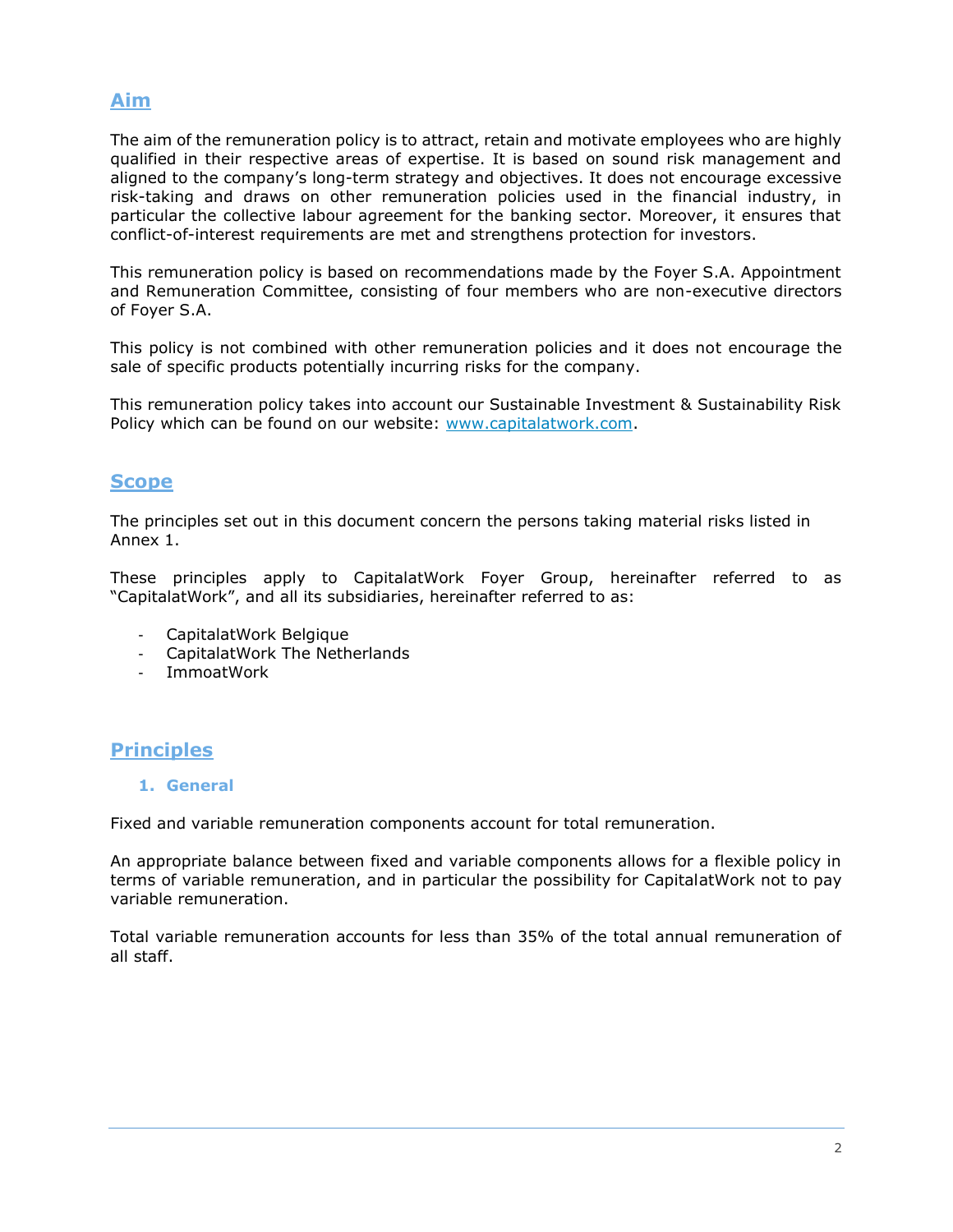# **2. Principle of proportionality**

The net result generated by own-account investment trading and the underwriting of financial instruments and/or placement of financial instruments on a firm commitment basis accounts for less than 20% of CapitalatWork's total net income before tax.

This is why CapitalatWork wishes to benefit from the application of the proportionality principle referred to in CSSF Circular 11/505 and, in so doing, neutralise the following remuneration policy requirements:

- payment of a proportion of variable remuneration in the form of financial instruments;
- deferral of a proportion of variable remuneration for salaried staff who are not members of the CapitalatWork Executive Committee;
- ex-post risk adjustment;
- the creation of a remuneration committee.

No employees of CapitalatWork or its subsidiaries are in a remuneration bracket higher than €1,000,000.

## **3. Fixed remuneration**

Fixed remuneration is based primarily on the professional experience of the employee, his or her responsibilities under the roles assigned within the company, as well as market practice. Fixed remuneration is specified in the employment contract.

Fixed remuneration accounts for the largest share of total remuneration, allowing for a flexible policy in terms of variable remuneration and in particular the option not to pay variable remuneration to employees.

Fixed remuneration also includes benefits.

#### **4. Variable remuneration**

The payment of variable remuneration is based on a combination of:

- the employee's individual performance;
- the performance of the operating unit in question;
- the results of the CapitalatWork Group.

The payment of variable remuneration is not based solely on the sale of specific financial instruments or a category of financial instrument.

It reflects long-term, risk-adjusted performance above the required level for the role of the employee in question. Variable remuneration is not guaranteed and does not encourage excessive risk-taking.

The way variable remuneration is determined, including the method used to calculate it, does not encourage the individuals in question to promote their own interests or those of the company to the detriment of the customer.

The variable remuneration share does not exceed 100% of the fixed remuneration share. It may reach a maximum of 200% on approval of CapitalatWork shareholders.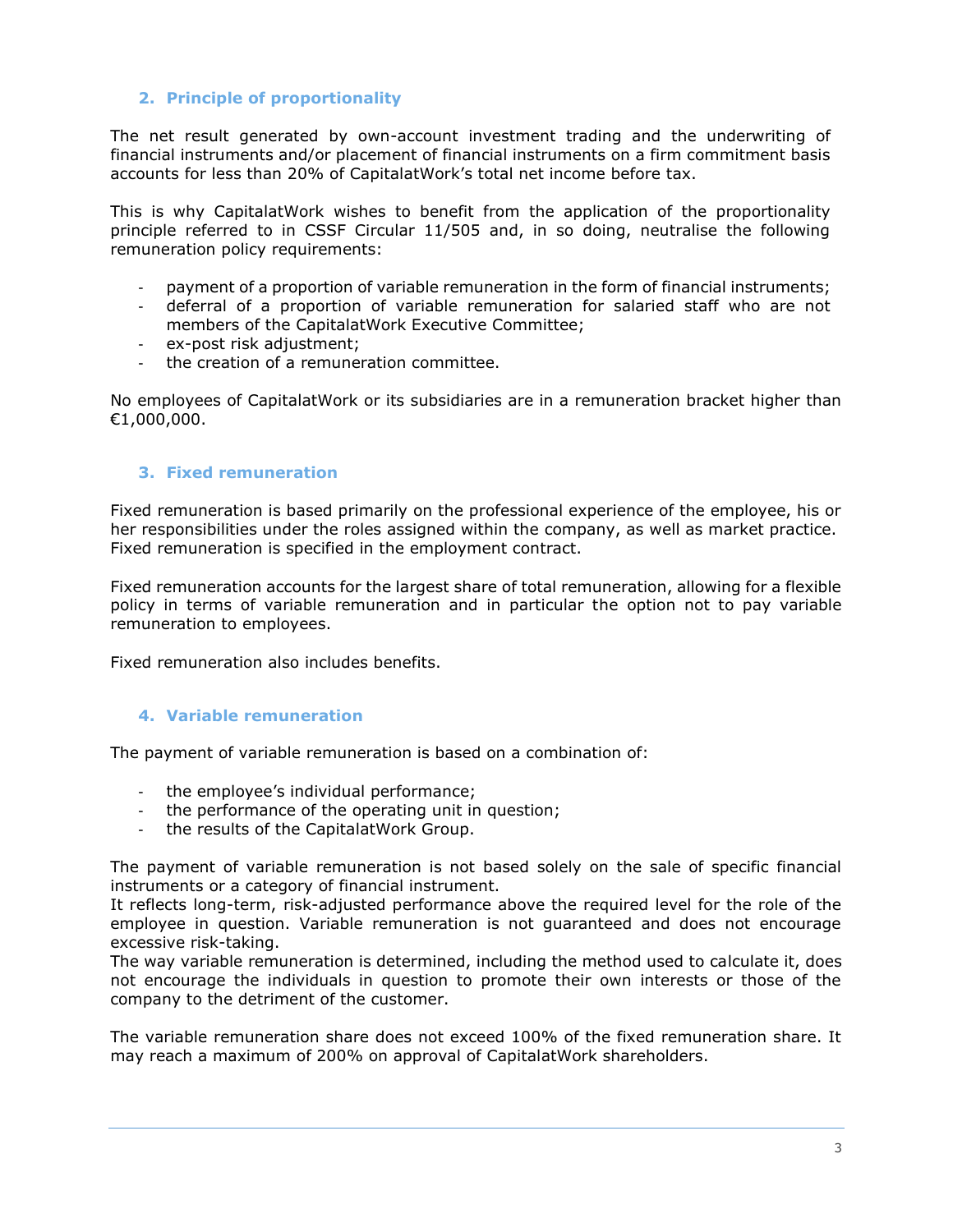Variable remuneration is not paid using instruments or methods that facilitate the circumvention of legal requirements.

The total amount represented by variable remuneration does not limit CapitalatWork's ability to strengthen its financial base.

The launch of new products or services and the use of new distribution channels comply with the remuneration policies and practices in force at CapitalatWork and take into account the potential risks incurred by those products, services or channels.

#### **5. Performance assessment**

All CapitalatWork staff members are subject to an annual assessment to evaluate their performance in the long term.

All employees are assessed on the basis of qualitative, quantitative and progress-related criteria. Their weighting depends on the role in question and the priorities set.

Assessment of individual performance is based on factors such as qualitative (non-financial) criteria and ongoing projects. These objectives and projects cover periods lasting longer than one year, such that performance is assessed in a multi-annual context.

Qualitative criteria consist of general criteria (development in the role, quality of work, team spirit, sales-mindedness, protection of the customer's interests, compliance with internal procedures, observance of conduct rules, KYC, compliance with regulatory standards, fair treatment of customers, customer satisfaction levels, etc.) and activity-specific criteria (e.g. for a member of management: communication, team management, initiative, anticipation).

These qualitative criteria are included in performance assessment forms.

Performance assessments serve as a basis for determining variable remuneration, if any, and the decision whether or not to increase fixed salary. Assessments are an effective means of identifying any failure by the employees in question to meet qualitative criteria, and then taking the necessary corrective measures.

Measurement of performance, where used as a basis for calculating the variable components of individual or collective remuneration, includes a general adjustment mechanism integrating current and future risks of all types.

The assessment process is as follows:

- a. A written self-assessment of the employee based on pre-defined criteria.
- b. A written assessment by the employee's L+1.
- c. An oral interview with the L+1 who verifies the attainment rate of objectives and progress towards ongoing projects. The L+1 sets new individual objectives for the future.
- d. Individual objectives are reviewed by HR to ensure their compatibility with the strategy of the CapitalatWork Group.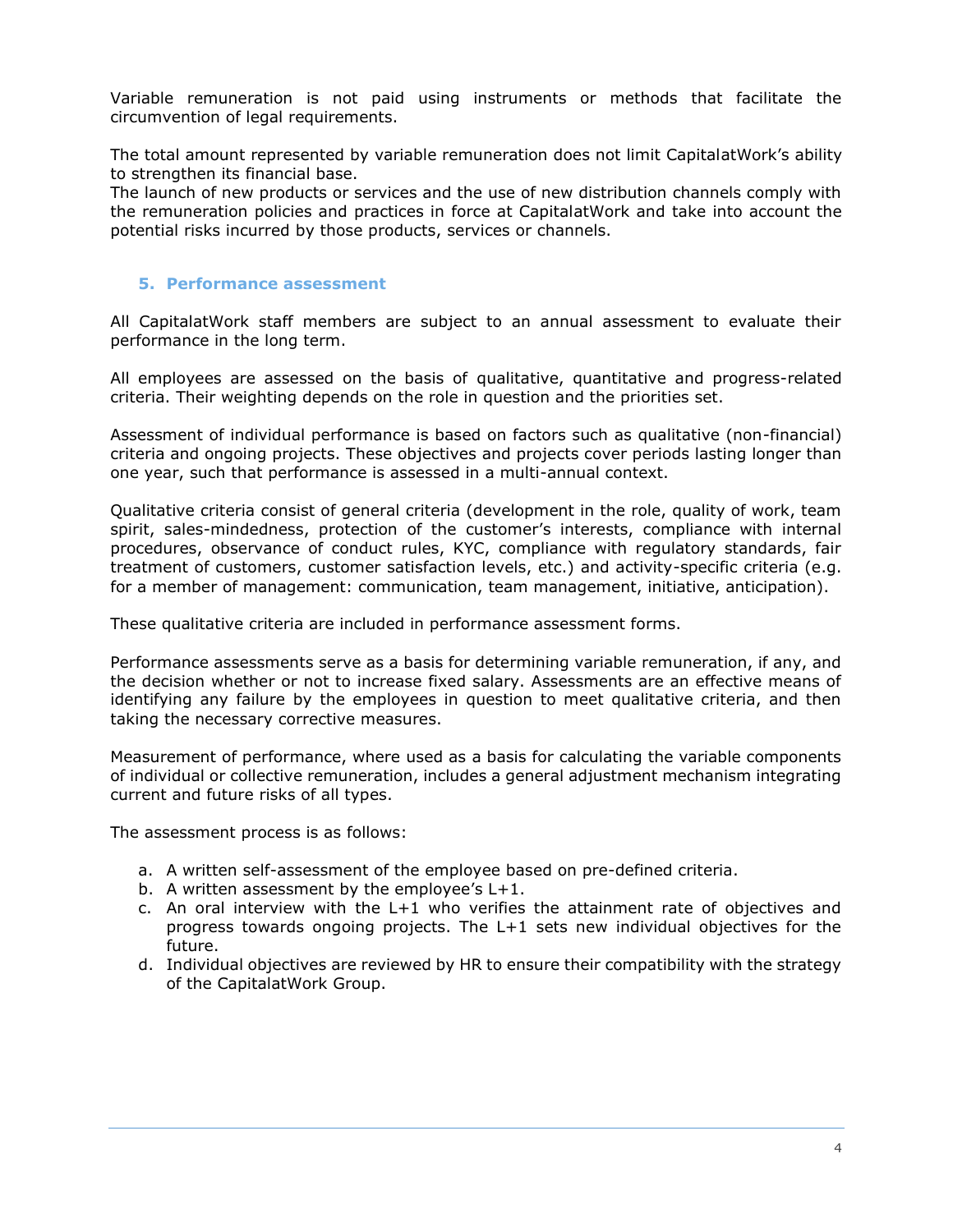# **Governance**

## **1. Board of Directors**

The Board of Directors of Foyer S.A., the parent company of CapitalatWork:

- establishes and approves the general principles determining the remuneration policy;
- establishes and regularly reviews the specific principles of the remuneration policy applicable to the salaried staff of the CapitalatWork Foyer Group and its subsidiaries;
- receives the results of the annual assessment of remuneration policy implementation carried out by audit functions;
- approves the remuneration of certified executives and Risk Management and Compliance Officers.

The Foyer S.A. Remuneration Committee acts on behalf of the CapitalatWork Foyer Group. It discusses and proposes the variable remuneration payable to executives and Risk Management and Compliance Officers.

## **2. Implementation and oversight of remuneration policy**

CapitalatWork management is responsible for implementing the remuneration policy as defined by the Board of Directors.

The individual responsible for compliance was involved in drawing up the remuneration policy prior to its entry into effect.

Internal audit functions are independent of the operating units they supervise. They are responsible for assessing, once a year, compliance with the remuneration policies and procedures approved by the Board of Directors. They are also responsible for monitoring the remuneration of different categories of employee and the remuneration system as a whole at least once a year.

Where an actual or potential customer is prejudiced by specific aspects of the remuneration policy, the policy will be reviewed and amended to prevent such risks.

HR is responsible for following up the remuneration budget approved by the CapitalatWork Board of Directors.